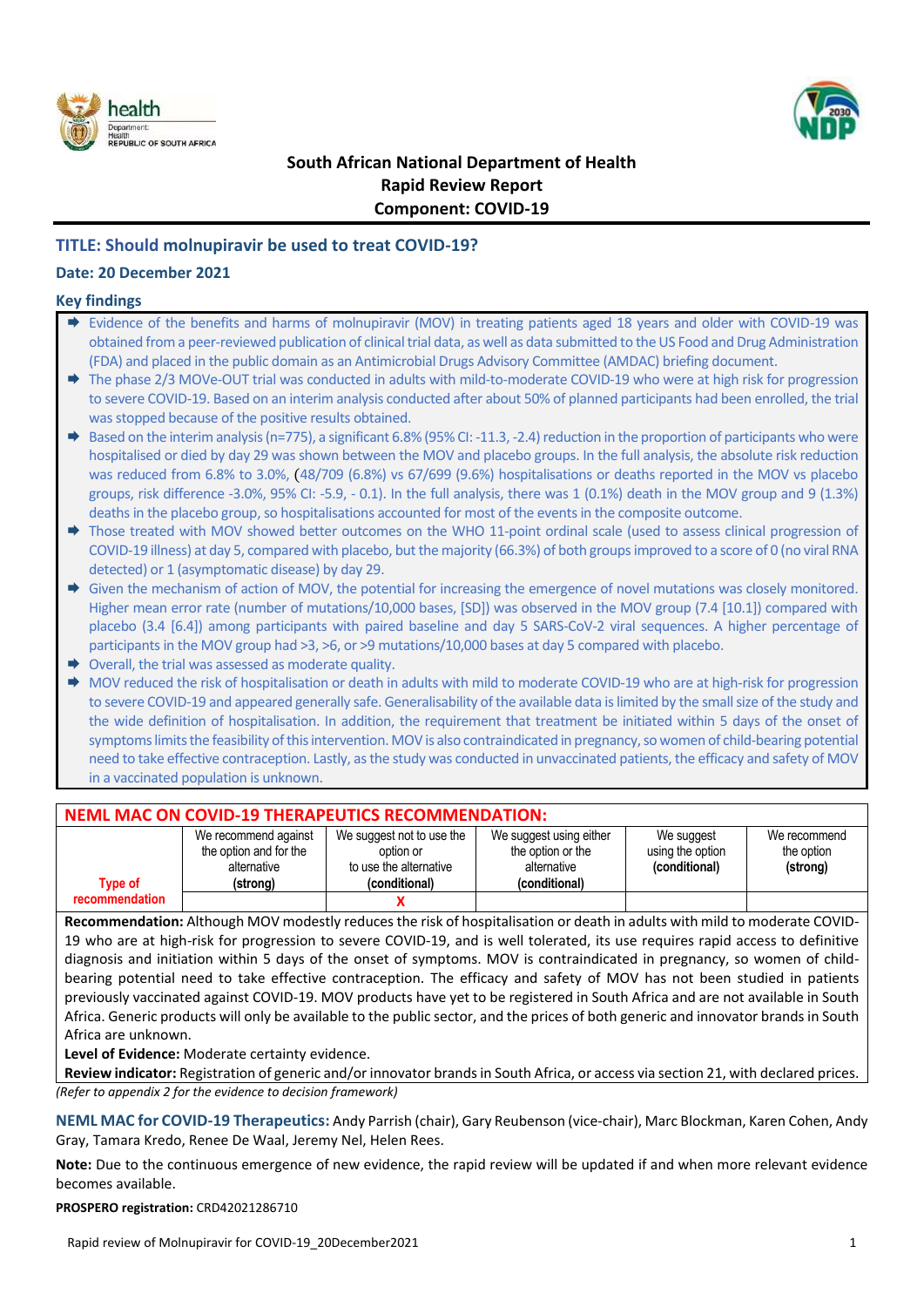## **BACKGROUND**

Molnupiravir (MOV) is an oral prodrug of the antiviral ribonucleoside analog N-hydroxycytidine (NHC), with antiviral activity against severe acute respiratory syndrome coronavirus-2 (SARS-CoV-2). MOV inhibits viral replication through an accumulation of errors in the viral genome leading to inhibition of replication.

The recommended adult oral dosage was the highest studied dose of 800 mg every 12 hours for 5 days; with treatment initiated within 5 days of symptom onset.

Following a positive press release (1 October 2021) by Merck & Co., Inc and Ridgeback Biotherapeutics, the World Health Organization (WHO) encouraged the release of company data for review and welcomed the signing of a voluntary licencing agreement between MSD and the Medicines Patent Pool (MPP) to facilitate affordable global access (https://medicinespatentpool.org/news-publications-post/mpp-msd-new-licence-announcement-molnupiravir). 1 Some regulatory authorities have assessed submissions from the manufacturer. The United Kingdom Medicines and Healthcare products Regulatory Agency (MHRA) were the first (4 November 2021) to authorise MOV for use in mild to moderate COVID-19 with at least one risk factor for developing severe COVID-19 (obesity, older age (>60 years), diabetes mellitus, or heart disease) (https://www.gov.uk/government/news/first-oral-antiviral-for-covid-19-lagevrio-molnupiravirapproved-by-mhra).<sup>2</sup> The US Food and Drug Administration (FDA) have recently (30 November 2021) assessed the submission for the emergency use authorisation of MOV. The FDA Antimicrobial Drugs Advisory Committee (AMDAC) narrowly voted in favour of the US FDA granting an emergency authorisation for the use of MOV for COVID-19 (https://www.fda.gov/advisory-committees/advisory-committee-calendar/november-30-2021-antimicrobial-drugsadvisory-committee-meeting-announcement-11302021-11302021#event-materials).<sup>3</sup> Final FDA approval is still pending. The European Medicines Agency (EMA) is also reviewing data submitted by the manufacturer (https://www.ema.europa.eu/en/news/covid-19-ema-heads-medicines-agencies-update-molnupiravir). 4

<span id="page-1-0"></span>This rapid review summarises the data from the peer-reviewed publication,<sup>5</sup> as well as that submitted to US FDA by Merck & Co., Inc in support of the Emergency Use Authorization (EUA) of MOV.<sup>3</sup> The published data were from the phase 2/3 MOVe-OUT clinical trial (Trial MK-4482-002, also referred to as P002; NCT #04575597) of the treatment of mild-tomoderate COVID-19 in adults who are at high risk for progression to severe COVID-19. The data were placed in the public domain before the 30 November 2021 meeting of the FDA Antimicrobial Drugs Advisory Committee (AMDAC) [\(https://www.fda.gov/media/154418/download\)](https://www.fda.gov/media/154418/download), prior to publication in the New England Journal of Medicine.

### **RESEARCH QUESTION: What is the efficacy and safety of molnupiravir for the treatment of confirmed COVID-19?**

### **METHODS**

This rapid review relied on the data from a single peer-reviewed publication<sup>5</sup> as well as data provided by the manufacturer (Merck & Co., Inc) to the FDA Antimicrobial Drugs Advisory Committee (AMDAC).<sup>3</sup> The published data reflected the full analysis of the phase 2/3 MOVe-OUT clinical trial. The FDA briefing document summarised relevant pre-clinical and earlier phase clinical trial data, as well as the interim and full analyses of MOVe-OUT.

### **Eligibility criteria for review**

**Population:** Patients with confirmed SARS-CoV-2 infection; no restriction to age or co-morbidity

**Intervention:** Molnupiravir, either alone or in combination with other medicines

### **Comparators:** Standard of care or placebo

**Outcomes:** Mortality; progression to hospitalisation; duration of hospitalisation; progression to requiring oxygen; progression to ICU admission; progression to mechanical ventilation; duration of ICU stay; clinical improvement on an ordinal scale at chosen time points; and time to clinical improvement; adverse reactions and adverse events

**Study design:** Systematic reviews of randomised controlled trials; individual randomised controlled trials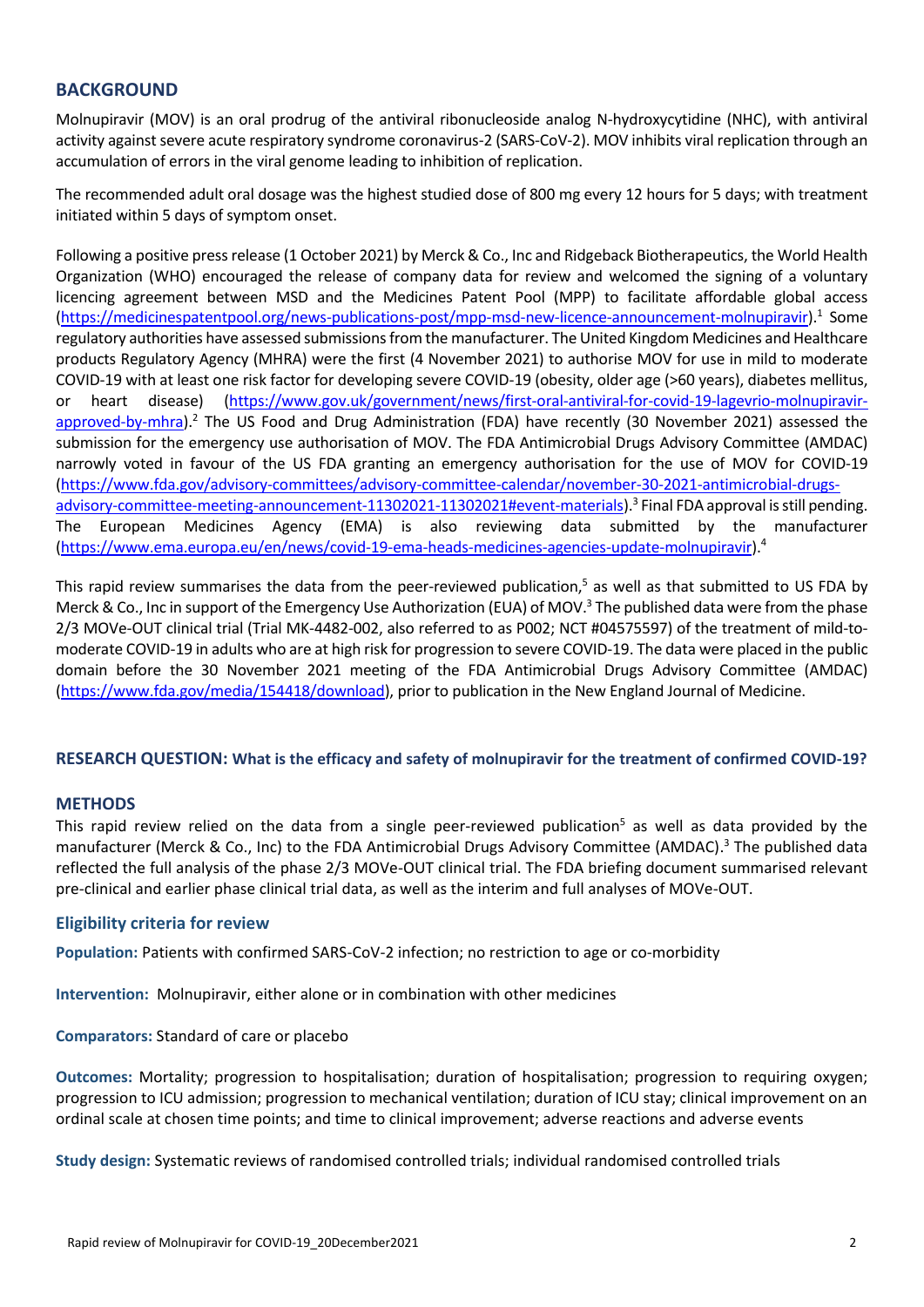### **RESULTS**

#### **Results of the search**

A peer reviewed publicatio[n](#page-1-0)<sup>5</sup> and the data submitted by Merck & Co., Inc (8 October 2021) to the US FDA to support the Emergency Use Authorization (EUA) of MOV, and included in the advisory committee briefing document,<sup>3</sup> were retrieved, reviewed and summarised. The main characteristics and outcomes from the phase 2/3 MOVe-OUT clinical trial (Trial MK-4482-002; P002; NCT #04575597) are shown in Table 2.

#### **Description of the included study**

The MOVe-OUT trial, a phase 2/ 3 multi-centre, randomised, placebo-controlled, double-blind clinical trial of MOV in non-hospitalised adult patients with mild-to-moderate COVID-19 disease, was conducted at sites in Africa, Asia, Europe, Latin America, and North America. The majority (55.5%) of participants were enrolled at sites in Latin America, while 15.2% were enrolled in Africa. The majority (70.3%) were aged 18-49 years.

Adult patients were eligible for inclusion if they were being treated for mild or moderate COVID-19 in ambulatory settings. Participants had to have laboratory-confirmed SARS-CoV-2 infection, with sample collection ≤5 days prior to randomisation. In addition, the initial onset of COVID-19 signs/symptoms had to be ≤5 days prior to randomisation. Participants had to be at increased risk of severe illness from COVID-19 (i.e., > 60 years, active cancer, chronic kidney disease, chronic obstructive pulmonary disease, obesity (BMI ≥ 30), serious heart conditions (coronary artery disease, heart failure, cardiomyopathies), diabetes mellitus). Participants were also required not to have received SARS-CoV-2 vaccines, either prior to the study or during the study, and in the case of female participants, to be non-pregnant or on effective contraception.

Participants were randomised 1:1 to receive 800 mg of MOV or placebo orally every 12 hours for 5 days. The primary efficacy endpoint was a composite of hospitalisation or mortality by day 29. Hospitalisation (all-cause) was defined as ≥24 hours of acute care in a hospital or similar acute care facility, including emergency rooms or facilities created to address hospitalisation needs during the COVID-19 pandemic. The primary safety endpoint was the incidence of adverse events. Secondary endpoints included time to sustained improvement or resolution, and time to progression of each targeted self-reported COVID-19 sign/symptom by day 29. The time to sustained improvement or resolution was defined as the number of days from randomisation to the first of 3 consecutive days when resolution or improvement was demonstrated for the targeted self-reported sign/symptom. Time to progression was defined as the number of days from randomisation to the first of 2 consecutive days when the targeted self-reported sign/symptom worsened. The WHO 11-point ordinal scale was used to assess clinical progression of COVID-19 illness where a score of 0 is uninfected (no viral RNA detected), 1 is asymptomatic disease, 2 is symptomatic ambulatory disease without assistance, 3 is ambulatory disease requiring assistance, and 4 and higher require increasing hospital intervention. A score of 10 was assigned at death.

A total of 1433 participants underwent randomisation (n=716 to MOV; n=717 to placebo). At the recommendation of an independent external Data Monitoring Committee and with input from the US FDA, recruitment into the study was stopped early. This decision was reached due to a planned interim analysis, with nearly 50% of participants enrolled (n=775 for efficacy and n=765 for safety), which showed that treatment with MOV potentially had a greater benefit if initiated earlier in the disease course. The interim population analysis (n= 775; 386 on MOV) covered participants enrolled from 7 May 2021 to 5 August 2021. A full population analysis (n= 1433; 710 on MOV) covered participants enrolled from the start of the study to 2 October 2021. Safety data were available for 917 participants who received the 800 mg MOV dose in all clinical trials of the agent. Just over 98% of randomised participants (n=709 in the MOV group and n=699 in the placebo group) were included in the modified intention to treat analysis population (all participants who received at least 1 dose of study intervention and were not hospitalised prior to their first dose). Overall, 94% of participants received 9 or 10 doses of study intervention every 12 hours and completed follow up through day 29 of the study.

### **Appraisal of the trial**

Overall, using the information that was accessible and available for review, the trial was judged to be of moderate quality. A centralised, interactive-response technology system was used for randomisation in this placebo-controlled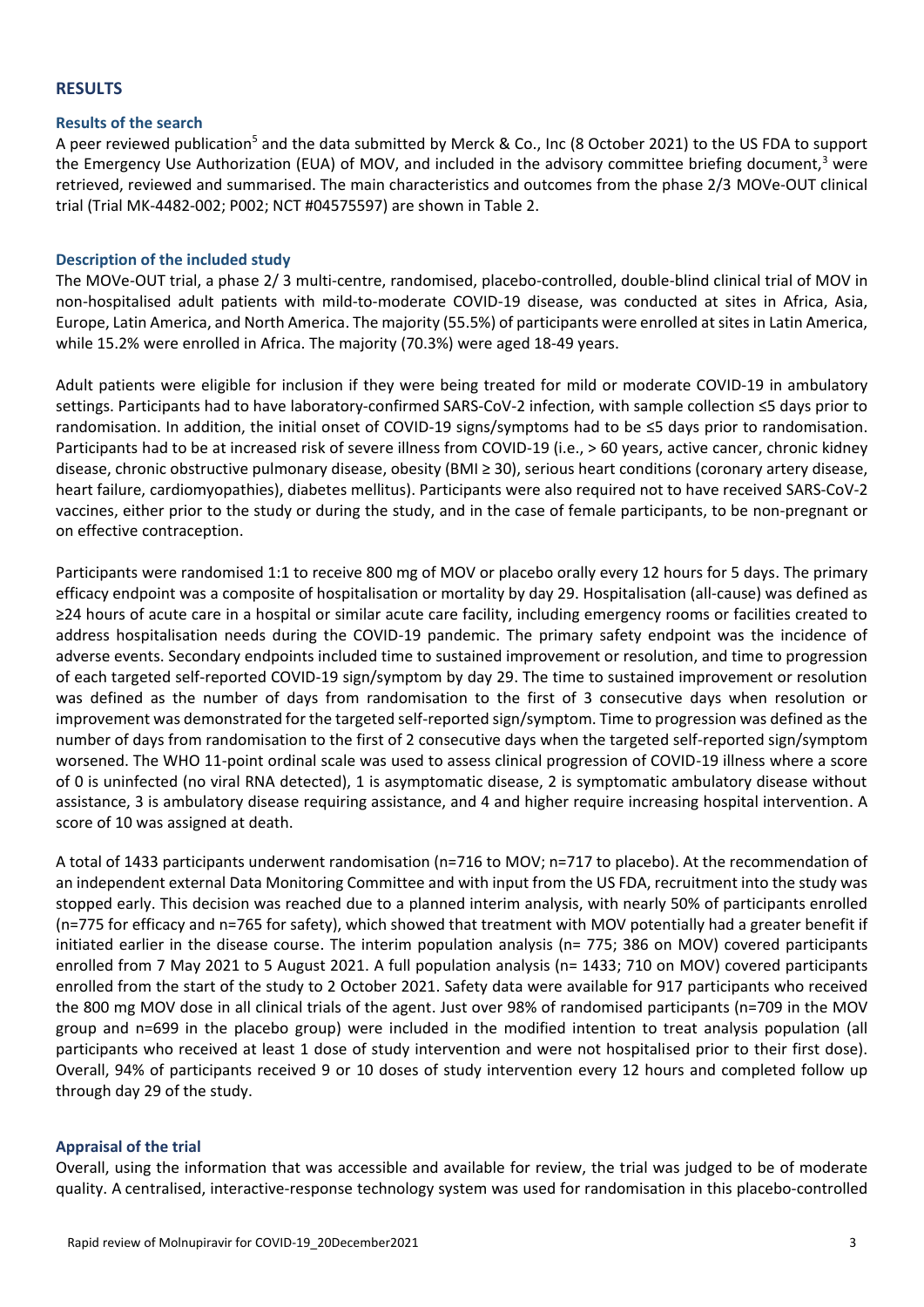study. This was a double blinded RCT and therefore at low risk of bias regarding concealment. The authors reported on primary and secondary outcomes as set out at the start of the study, thus limiting reporting bias. Baseline and disease characteristics were comparable for the MOV and placebo groups, thus limiting selection bias. However, the primary endpoint did rely on the thresholds for hospitalisation, which might have varied between settings. In addition, a wide definition of hospitalisation was used, which included admission for ≥24 hours in either a hospital or similar acute care facility, including emergency rooms or facilities created to address hospitalisation needs during the COVID-19 pandemic.

# **Effects of intervention(s)**

## **1. Mortality (Primary endpoint; death by day 29)**

Full analysis*: MOV vs placebo*

Death by day 29: 1/709 (0.1%) vs 9/699 (1.3%)

## **2. Hospitalisation or death (all cause) by day 29: (Primary endpoint)**

Full analysis*: MOV vs placebo*

 $\bullet$  Hospitalisation or death (all cause) by day 29: 48/709 (6.8%) vs 68/699 (9.7%) (difference 3.0%, 95% CI: -5.9 to -0.1; p=0.0218)

Analysis of hospitalisations or deaths (all cause) by day 29, considered by the investigators to be COVID-19-related: 45/709 (6.3%) in the MOV group vs 64/699 (9.2%) in the placebo group (difference, 2.8%, 95% CI -5.7 to 0.0).

## **3. Progression to hospitalisation and duration of hospitalisation, progression to requiring oxygen; Progression to ICU admission; Progression to mechanical ventilation; Duration of ICU stay** Not reported**.**

## **4. Clinical improvement on an ordinal scale at chosen time points; and time to clinical improvement**

By day 5, a greater proportion of participants who received MOV showed improved outcomes versus placebo. However, 66.3% of participants in both groups improved to a score of 0 (uninfected (no viral RNA detected) or 1 (asymptomatic disease) by day 29. At baseline, > 98% of participants in the MOV and placebo groups had score of 2 (symptomatic ambulatory disease without assistance).

A lower percentage of participants who received MOV showed worse outcomes on the WHO 11-point ordinal scale compared with those who received placebo. For a score >3 the following observed differences were noted at day 10 and 15:

- Day 10: 34/673 (5.1%) vs 61/673 (9.1%)
- Day 15: 19/699 (2.7%) vs 48/667 (7.2%)

## **5. Safety (Adverse reactions and adverse events)**

The proportion of participants with adverse events considered by the investigators to be related to the trial regimen was not different in those receiving MOV (57/710; 8.0%) or placebo (59/701; 8.4%); difference of -2.5% (95% CI -7.4% to 2.3%). The difference in the proportion reporting ≥ 1 adverse event was also not significantly different between the MOV (216/709; 30.4%) and placebo (231/701; 33.0%) groups; difference of -2.5% (95% CI -7.4 to 2.3). The most frequently reported adverse events (≥2% of participants in MOV vs placebo group) were:

- COVID-19 pneumonia (6.3% of participants in the MOV group vs 9.6% in the placebo group);
- Diarrhea (2.3% vs. 3.0%); and
- Bacterial pneumonia (2.0% vs. 1.6%).

## **Table 1: Adverse Event Summary**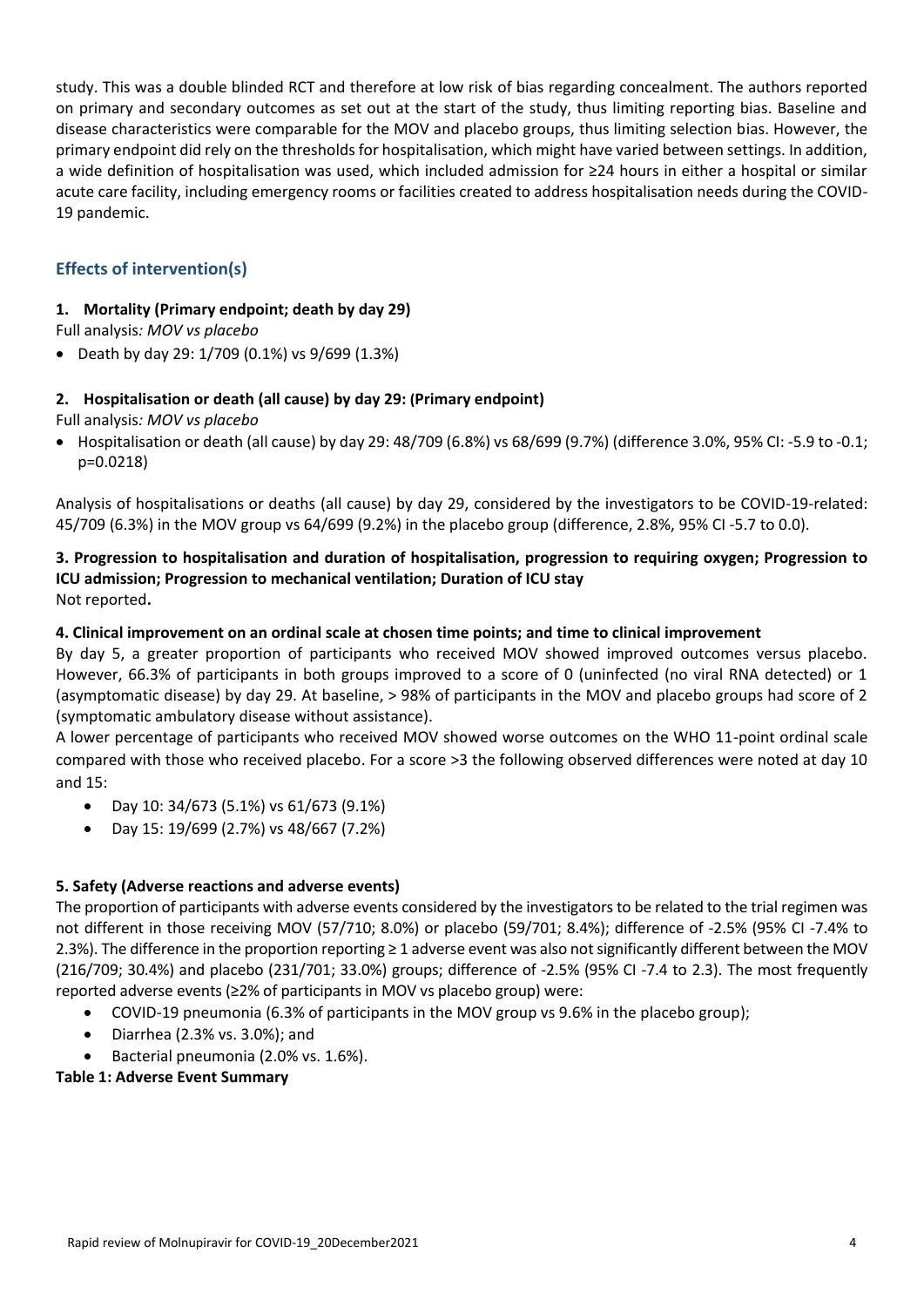| <b>Adverse Events and Discontinuation</b>                                         | Molnupiravir<br>$(N = 710)$ | Placebo<br>$(N = 701)$ | <b>Estimated Difference</b><br>(95% CI)* |
|-----------------------------------------------------------------------------------|-----------------------------|------------------------|------------------------------------------|
|                                                                                   | number (percent)            |                        | percentage points                        |
| Participants with adverse events                                                  |                             |                        |                                          |
| $\geq$ 1 Adverse event                                                            | 216(30.4)                   | 231(33.0)              | $-2.5$ ( $-7.4$ to 2.3)                  |
| $\geq$ 1 Adverse event related to the assigned regiment                           | 57(8.0)                     | 59(8.4)                | $-0.4$ ( $-3.3$ to 2.5)                  |
| $\geq$ 1 Serious adverse event                                                    | 49 (6.9)                    | 67(9.6)                | $-2.7$ ( $-5.6$ to 0.2)                  |
| $\geq$ 1 Serious adverse event related to the assigned<br>regiment                | $\mathbf{0}$                | 1(0.1)                 | $-0.1$ ( $-0.8$ to 0.4)                  |
| Death                                                                             | 2(0.3)                      | 12(1.7)                | $-1.4$ ( $-2.7$ to $-0.5$ )              |
| Participants who discontinued the assigned regimen<br>because of an adverse event |                             |                        |                                          |
| Adverse event                                                                     | 10(1.4)                     | 20(2.9)                | $-1.4$ ( $-3.1$ to 0.1)                  |
| Adverse event related to the assigned regiment                                    | 4(0.6)                      | 3(0.4)                 | $0.1$ (-0.8 to 1.1)                      |
| Serious adverse event                                                             | 5(0.7)                      | 13(1.9)                | $-1.2$ ( $-2.5$ to 0.0)                  |
| Serious adverse event related to the assigned<br>regiment                         | $\mathbf{O}$                | $\mathbf{0}$           | $0.0$ (-0.5 to 0.5)                      |

\* Differences shown are for molnupiravir as compared with placebo. Difference estimates were based on the Miettinen and Nurminen method.

† Related events were those determined by the investigators to be related to the assigned regimen. *Source: Bernal et al. & MOVe-OUT Study Group. N Engl J Med. 2021 Dec 1[6.](#page-1-0)<sup>5</sup>*

An additional safety concern with MOV is the potential to enhance SARS-CoV-2 spike protein evolution, by increasing the rate of changes in the genes coding for those proteins. MOV-associated mutagenesis can occur anywhere in the SARS-CoV-2 genome, potentially resulting in amino acid changes in proteins targeted by therapeutics or the immune response. It remains unclear if the potential for MOV-associated changes in the SARS-CoV-2 spike protein presents a public health risk. A higher mean error rate (number of mutations/10,000 bases, [SD]) was observed in the MOV group (7.4 [10.1]) compared with placebo (3.4 [6.4]) among participants with paired baseline and day 5 SARS-CoV-2 viral sequences. A higher percentage of participants in the MOV group had >3, >6, or >9 mutations per 10,000 bases at Day 5 compared with placebo.

More importantly, from a programmatic perspective, MOV is contraindicated in pregnancy and women of childbearing potential must be on effective contraception if they are to be prescribed this agent. The use of MOV in treating breakthrough infections in patients previously vaccinated against COVID-19 is also unclear, as prior vaccination was an exclusion criterion in the MOVe-OUT trial.

# **CONCLUSION**

Although there is evidence, from the analysis of a study stopped prematurely due to positive outcomes that MOV modestly reduces the risk of hospitalisation or death in patients with mild to moderate COVID-19 treated in ambulatory settings, treatment must be initiated within 5 days of symptom onset. This poses feasibility challenges. In addition, pregnancy must be ruled out and access to effective contraception ensured for women of child-bearing potential. MOV has also only been studied in an unvaccinated population, so efficacy and safety in patients who have previously received a COVID-19 vaccine are unknown.

**Reviewers:** Andy Gray, Tamara Kredo, Karen Cohen, Jeremy Nel, Milli Reddy, Trudy Leong

**Declaration of interests:** Although AG serves on a number of South African Health Products Regulatory Authority (SAHPRA) expert committees, no application has yet been submitted for MOV, so no confidential data have yet been accessed. TK (Cochrane South Africa, South African Medical Research Council (SAMRC); Division of Clinical Pharmacology, Department of Medicine and Division of Epidemiology and Biostats, Department of Global Health, Faculty of Medicine and health Sciences, Stellenbosch University; TK is co-director of the South African GRADE Network and TK, is partly supported by the Research, Evidence and Development Initiative (READ-It) project and the Collaboration for Evidence Based Health Care and Public Health in Africa COVID-19 project funding (CEBHA+). READ-It (project number 300342-104)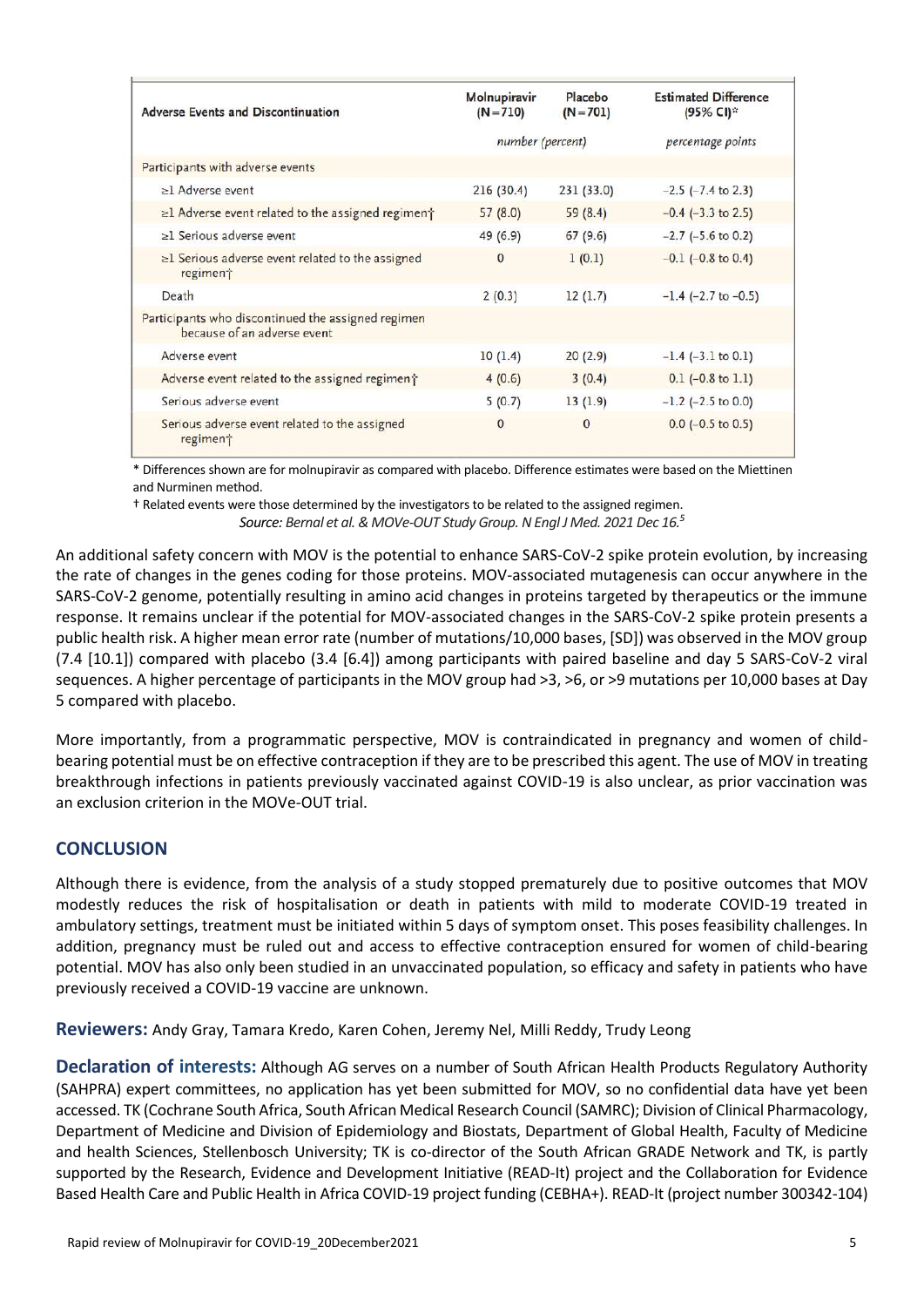is funded by UK aid from the UK government; however, the views expressed do not necessarily reflect the UK government's official policies. KC (Division of Clinical Pharmacology, Department of Medicine, Groote Schuur Hospital, University of Cape Town), JN (Department of Medicine, Faculty of Health Sciences, University of the Witwatersrand), MR (Better Health Program), TL (Essential Drugs Programme, National Department of Health) have no conflicting interests to declare with regard to MOV.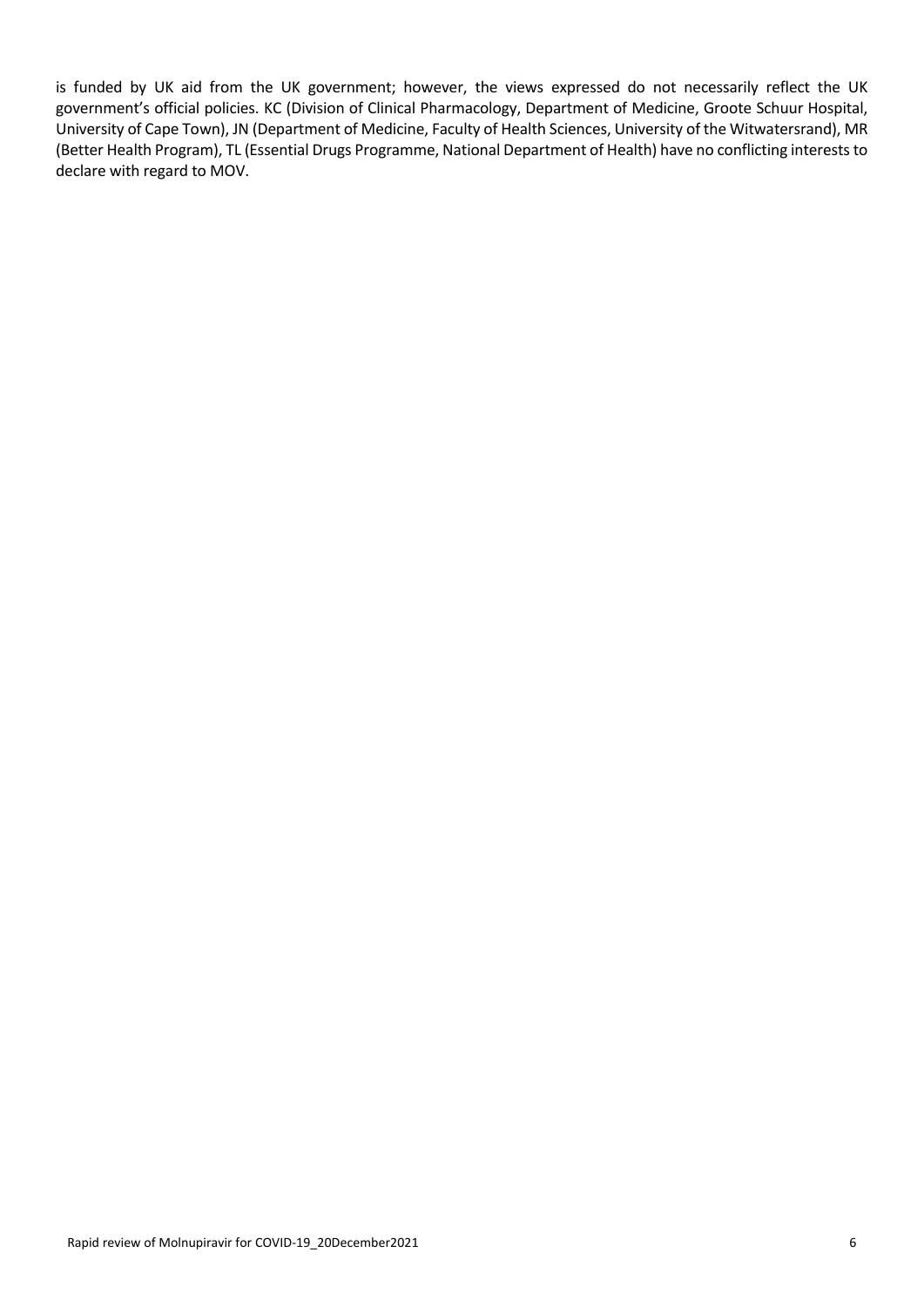# **Table 2. Characteristics of included trials**

| <b>Citation</b>                       | <b>Study design</b> | Population (n)                               | <b>Treatment and comparison</b>                       | <b>Main findings</b> | <b>Risk of Bias</b>                          |
|---------------------------------------|---------------------|----------------------------------------------|-------------------------------------------------------|----------------------|----------------------------------------------|
| Bernal et al. & MOVe-OUT              | Phase 2/3           | Two populations were analysed:               | <b>Efficacy</b>                                       | MOV reduced          | Overall judgement with regards to risk of    |
| Study Group. Molnupiravir for         | randomised,         | 1. Interim analysis: $n = 775$ (386 on       |                                                       | the risk of          | bias: LOW to MODERATE RISK                   |
| Oral Treatment of Covid-19 in         | placebo-            | MOV)                                         | Interim analysis: MOV vs placebo                      | hospitalisation      |                                              |
| Nonhospitalized Patients. N           | controlled,         | 2. Full analysis: n = 1433 (710 on           | •Hospitalisation or death by day 29: 28/385           | or death             | Randomisation: Conducted by a                |
| Engl J Med. 2021 Dec 16. <sup>5</sup> | double-blind trial  | MOV)                                         | (7.3%) vs 52/377 (14.1%) (risk difference: -6.8%,     | among adults         | centralised, interactive-response            |
|                                       | (MK-4482-002;       |                                              | 95% CI: -11.3% to -2.4%)                              | with mild to         | technology system, and stratified for        |
| U.S. Food and Drug                    | P002 /MOVe-         | • Mean (range) age: 43 years $(18-90)$ ;     | • Death by day 29: 0 (0%) vs 8/377 (2.1%)             | moderate             | time since onset of signs or symptoms        |
| <b>Administration Center for Drug</b> | OUT; NCT            | • Gender: 52.1% male (404/775)               |                                                       | COVID-19 and         | (≤3 days vs. >3 days): LOW RISK              |
| Evaluation and Research.              | #04575597)          |                                              | Full analysis: MOV vs placebo                         | who are at           |                                              |
| Briefing Document for the             |                     | • >99% of those randomized had $\geq 1$      | . Hospitalisation or death by day 29: 48/709          | high-risk for        | Allocation: Double blinded study: LOW        |
| Antimicrobial Drugs Advisory          | Setting:            | risk factor for progressing to severe        | (6.8%) vs 68/699 (9.7%) (risk difference: -3.0%,      | progression to       | <b>RISK</b>                                  |
| Committee Meeting (30                 | Multicentre,        | illness.                                     | 95% CI -5.9% to -0.1%)                                | severe COVID-        |                                              |
| November 2021). Available at          | ambulatory care     | • Common risk factors: obesity (BMI          | •Death by day 29: 1/709 (0.1%) vs 9/699 (1.3%)        | 19 and               | Selection Bias: Small size of seropositive   |
| https://www.fda.gov/advisory-         | settings in Latin   | ≥30, 76.5%), age >60 years (13.7%),          |                                                       | appeared             | baseline subgroup with small number of       |
| committees/advisory-                  | America, Europe,    | & diabetes mellitus (13.5%).                 | COVID-19: related hospitalisations or deaths:         | generally safe.      | events. Multi-centre trial involving several |
| committee-                            | Africa, North       | • Severity:<br>Moderate=43.4%;               | 45/709 (6.3%) in the MOV group vs 64/699              |                      | parts of the world. Study population does    |
| calendar/november-30-2021-            | America and Asia    | Mild=56.0% (standard protocol-               | (9.2%) in the placebo group had hospitalisations      | Comparable           | not include pregnant women and those         |
| antimicrobial-drugs-advisory-         |                     | definitions using clinical data [e.g.,       | or deaths considered by the investigators to be       | drug-related         | who received any COVID-19 vaccine:           |
| committee-meeting-                    | Follow up: 29       | heart rate, respiratory rate, O <sub>2</sub> | COVID-19-related (risk difference, 2.8%, 95% CI,      | adverse              | <b>MODERATE RISK</b>                         |
| announcement-11302021-                | days                | saturation]).                                | -5.7% to 0.0%).                                       | events in both       |                                              |
| 11302021#event-materials              |                     | 85.5% had detectable SARS-CoV-2              |                                                       | groups.              | Testing bias: Study criteria were explicit   |
|                                       | Trial stopped       | <b>RNA</b>                                   | Adverse Events: MOV vs placebo                        |                      | and easily followed in a clinical trial      |
|                                       | after part 1        | • 18.2% had positive SARS-CoV-2              | ≥ 1 adverse event: $21/709$ (30.4%) vs                |                      | setting (noting that in routine clinical     |
|                                       | (Phase 2) as MOV    | antibody results.                            | 231/701 (33.0%)                                       |                      | practice, assessing serostatus prior to the  |
|                                       | was likely to have  | · Most common (self-reported by              | Higher mean error rate (number of<br>$\bullet$        |                      | initiation of treatment may not always be    |
|                                       | a greater benefit   | >60% of participants) signs and              | mutations/10,000 bases, [SD]) was                     |                      | feasible): LOW RISK                          |
|                                       | if started earlier  | symptoms of COVID-19: cough,                 | observed in the MOV group (7.4 [10.1]) vs             |                      |                                              |
|                                       | in the disease      | fatigue, muscle or body aches,               | placebo (3.4 [6.4]) among participants with           |                      | Measurement<br>the<br>оf<br>outcome:         |
|                                       |                     | headache, & nasal congestion.                | paired baseline and Day 5 SARS-CoV-2 viral            |                      | Hospitalisation included a definition of 24  |
|                                       |                     |                                              | sequences.                                            |                      | hours of acute care in a wide range of       |
|                                       |                     |                                              | Higher percentage of participants in the<br>$\bullet$ |                      | environments used to manage non              |
|                                       |                     |                                              | MOV group had >3, >6, or >9                           |                      | ambulant patients. The outcome was           |
|                                       |                     |                                              | mutations/10,000 bases at Day 5 vs                    |                      | sensitive to dose of intervention and        |
|                                       |                     |                                              | placebo.                                              |                      | duration of treatment: MODERATE RISK         |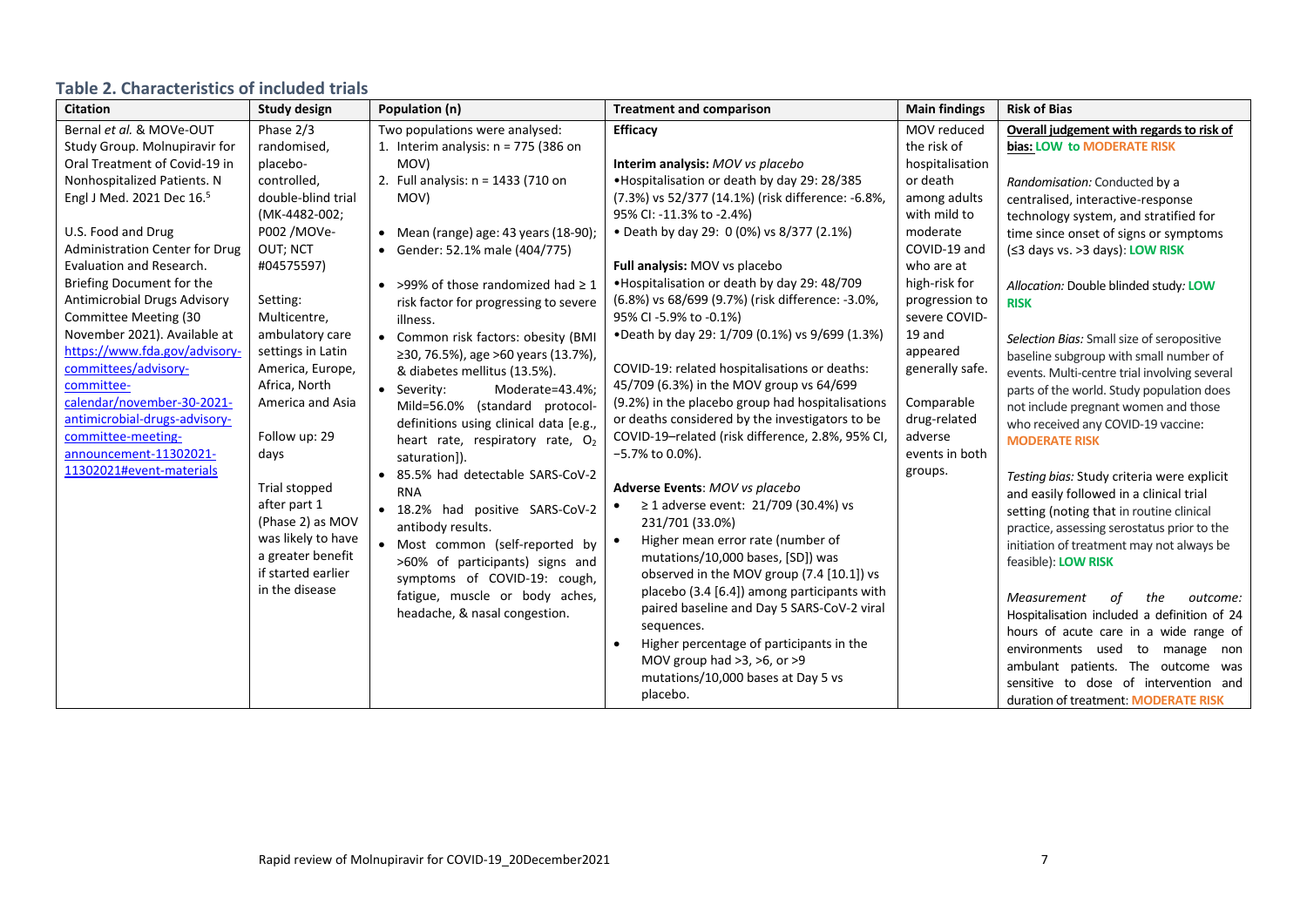| Table 3. Characteristics of planned and ongoing studies (source: www.covid-nma.com: June 2021) |  |
|------------------------------------------------------------------------------------------------|--|
|------------------------------------------------------------------------------------------------|--|

| Treatment (per arm)                                 | Sample size | Severity at enrollment | Sponsor/Funder<br>Reg. number                                       |
|-----------------------------------------------------|-------------|------------------------|---------------------------------------------------------------------|
| Molnupiravir 400mg, 800mg & 200mg vs placebo        | 202         | Not listed             | NCT04405570<br>US Government                                        |
| (NCT04405570) - by Fischer W, 2021. <sup>6</sup>    |             |                        | Pharmaceutical Industry: Licensed by Ridgeback Biotherapeutics, all |
|                                                     |             |                        | funds used for the development of MOV by Ridgeback                  |
| (This was an earlier phase study, including a dose- |             |                        | Biotherapeutics have been provided by Wayne and Wendy Holman        |
| ranging effort, which has only been issued as a     |             |                        | and Merck.                                                          |
| preprint)                                           |             |                        |                                                                     |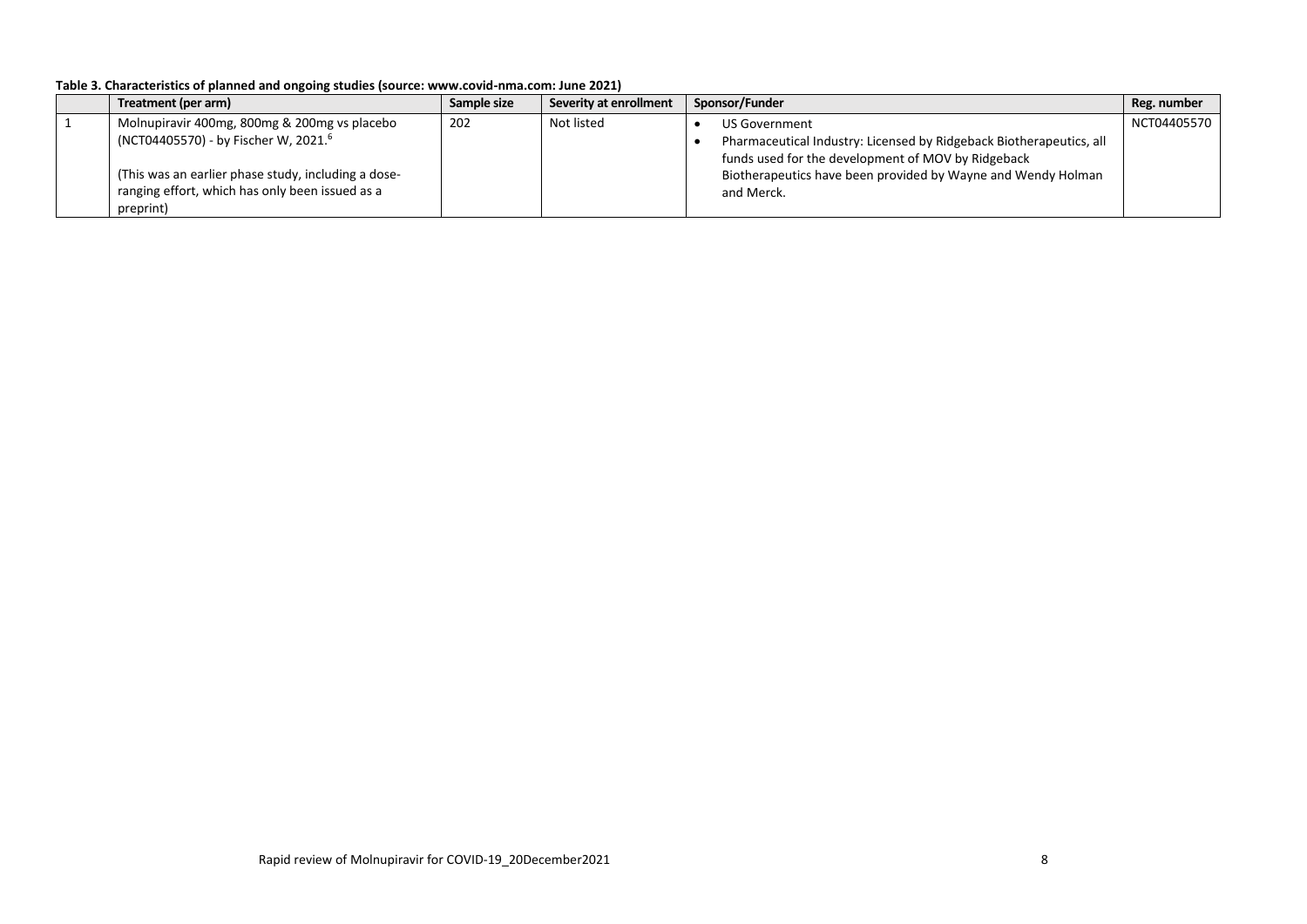#### **Appendix 1: Summary of Findings**

Author(s): Data extracted from Bernal et al. & MOVe-OUT Study Group. N Engl J Med. 2021 Dec 16.<sup>5</sup> **Question:** Molnupiravir compared to placebo for mild to moderate COVID-19

| <b>Certainty assessment</b>                    |                        |                                          |                                                                                           | Nº of patients           |                    | <b>Effect</b>                  |                       |                        |                                                            |                                                                                                                                                                                                                                                                                                                    |                                             |
|------------------------------------------------|------------------------|------------------------------------------|-------------------------------------------------------------------------------------------|--------------------------|--------------------|--------------------------------|-----------------------|------------------------|------------------------------------------------------------|--------------------------------------------------------------------------------------------------------------------------------------------------------------------------------------------------------------------------------------------------------------------------------------------------------------------|---------------------------------------------|
| Nº of<br>studies                               | <b>Study</b><br>design | <b>Risk of bias</b>                      | <b>Inconsistency</b>                                                                      | <b>Indirectness</b>      | <b>Imprecision</b> | <b>Other</b><br>considerations | <b>Molnupiravir</b>   | placebo/<br><b>SoC</b> | <b>Relative</b><br>(95% CI)                                | <b>Absolute</b><br>(95% CI)                                                                                                                                                                                                                                                                                        | <b>Certainty</b>                            |
| Hospitalisation or death (all cause) by day 29 |                        |                                          |                                                                                           |                          |                    |                                |                       |                        |                                                            |                                                                                                                                                                                                                                                                                                                    |                                             |
|                                                | <b>RCT</b>             | not serious                              | not serious                                                                               | not serious <sup>a</sup> | seriousb           | none                           | 48/709 (6.8%)         | 67/699 (9.6%)          | <b>RR 0.71</b><br>$(0.49 \text{ to } 1.01)$                | 28 fewer per 1,000<br>(from 49 fewer to 1 more)                                                                                                                                                                                                                                                                    | $\oplus \oplus \oplus \bigcirc$<br>Moderate |
| <b>Death</b>                                   |                        |                                          |                                                                                           |                          |                    |                                |                       |                        |                                                            |                                                                                                                                                                                                                                                                                                                    |                                             |
|                                                | <b>RCT</b>             | not serious                              | not serious                                                                               | not serious <sup>a</sup> | seriousb           | none                           | 1/709                 | 9/699 (1.3%)           | <b>RR 0.11</b>                                             | 11 fewer per 1,000                                                                                                                                                                                                                                                                                                 | $\oplus \oplus \oplus \bigcirc$             |
|                                                |                        |                                          |                                                                                           |                          |                    |                                | $(0.1\%)$             |                        | (0.01 to 0.86)                                             | (from 13 fewer to 2 fewer)                                                                                                                                                                                                                                                                                         | Moderate                                    |
|                                                |                        | Clinical improvement (WHO ordinal scale) |                                                                                           |                          |                    |                                |                       |                        |                                                            |                                                                                                                                                                                                                                                                                                                    |                                             |
|                                                | <b>RCT</b>             | not serious                              | not serious                                                                               | not serious <sup>a</sup> | seriousb           | none                           | 46/709 (6.5%)         | 67/699 (9.6%)          | <b>RR 0.68</b><br>$(0.47 \text{ to } 0.97)$                | 31 fewer per 1,000<br>(from 51 fewer to 3 fewer)                                                                                                                                                                                                                                                                   | $\oplus \oplus \oplus \bigcirc$<br>Moderate |
| <b>Adverse events</b>                          |                        |                                          |                                                                                           |                          |                    |                                |                       |                        |                                                            |                                                                                                                                                                                                                                                                                                                    |                                             |
|                                                | <b>RCT</b>             | not serious                              | not serious                                                                               | not serious <sup>a</sup> | seriousb           | none                           | 216/710<br>$(30.4\%)$ | 231/701<br>$(33.0\%)$  | <b>RR 0.92</b><br>$(0.79 \text{ to } 1.08)$                | 26 fewer per 1,000<br>(from 69 fewer to 26 more)                                                                                                                                                                                                                                                                   | $\oplus \oplus \oplus \bigcirc$<br>Moderate |
| <b>Serious Adverse events (SAEs)</b>           |                        |                                          |                                                                                           |                          |                    |                                |                       |                        |                                                            |                                                                                                                                                                                                                                                                                                                    |                                             |
|                                                | <b>RCT</b>             | not serious                              | not serious                                                                               | not serious <sup>a</sup> | seriousb           | none                           | 49/710 (6.9%)         | 67/701 (9.6%)          | <b>RR 0.72</b><br>$(0.51 \text{ to } 1.03)$                | 27 fewer per 1,000<br>(from 47 fewer to 3 more)                                                                                                                                                                                                                                                                    | $\oplus \oplus \oplus \bigcirc$<br>Moderate |
| <b>Resistance</b>                              |                        |                                          |                                                                                           |                          |                    |                                |                       |                        |                                                            |                                                                                                                                                                                                                                                                                                                    |                                             |
|                                                | <b>RCT</b>             | not serious                              | not serious                                                                               | serious <sup>c</sup>     | not serious        | none                           |                       |                        | mutations per 10,000 bases at Day 5 compared with placebo. | A higher mean error rate (number of mutations/10,000 bases, [SD]) was observed in the MOV group<br>(7.4 [10.1]) compared with placebo (3.4 [6.4]) among participants with paired baseline and day 5 SARS-<br>CoV-2 viral sequences. A higher percentage of participants in the MOV group had $>3$ , $>6$ , or $>9$ | $\oplus \oplus \oplus \bigcirc$<br>Moderate |
| <b>Explanations</b>                            |                        |                                          | CI: confidence interval; OR: odds ratio; RCT: randomised controlled trial; RR: risk ratio |                          |                    |                                |                       |                        |                                                            |                                                                                                                                                                                                                                                                                                                    |                                             |

a. The population does not include pregnant women and those who received vaccination. The performance of the medicine in the context of vaccination and with the current variants of concern is not known.

b. Downgraded for imprecision as events are few and confidence interval very wide.

c. Downgraded by one level as clinical implications of identified mutations unclear.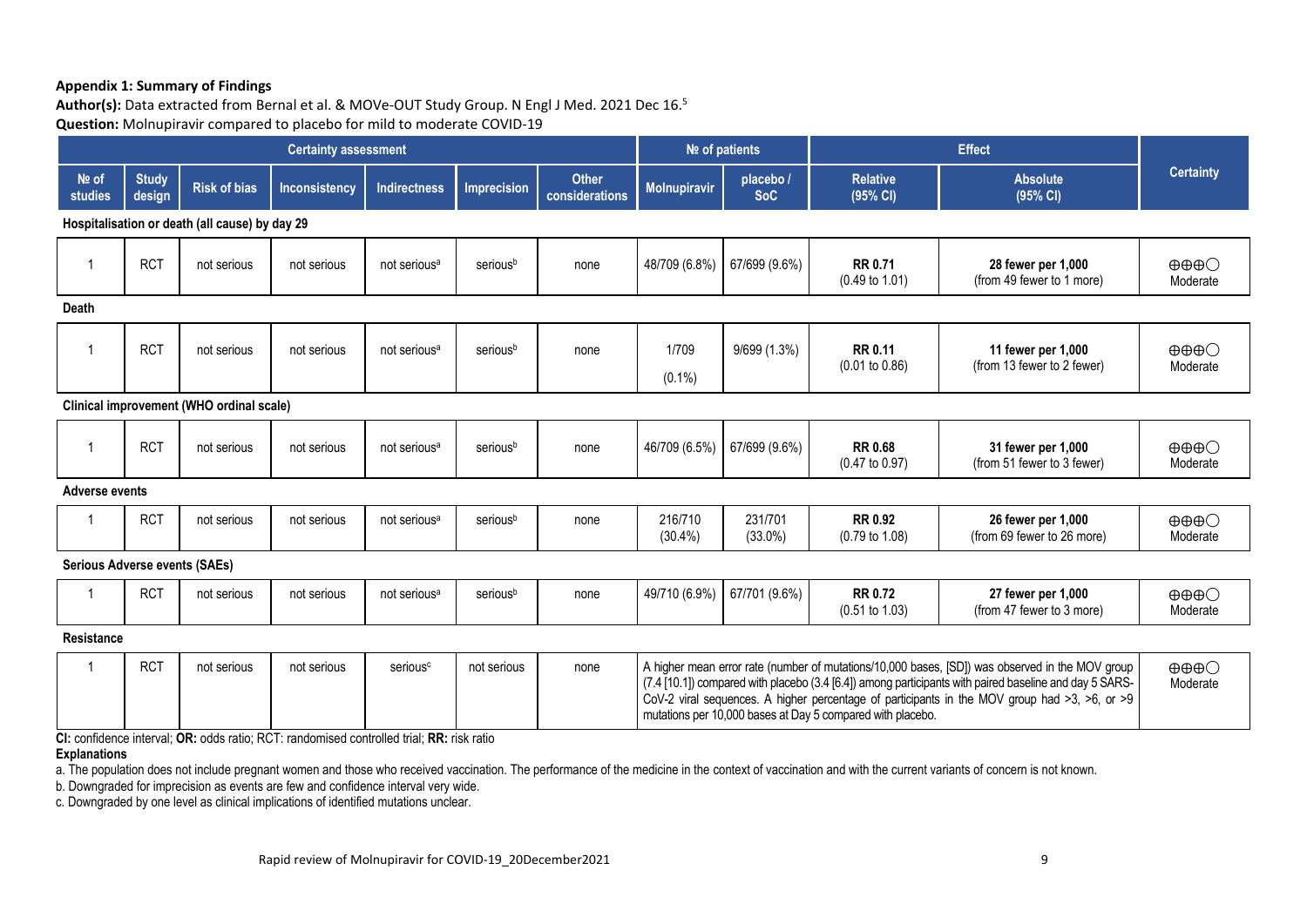# **Appendix 1: Evidence to decision framework**

| <b>Desirable Effects</b>                                                                                                                                                                                                             |                                                                                                                                                                                                                                                                                                                                                                                                                      |                                                                                                                                                                                                                                                                                                                                                                                                                                                                                                                                                                               |  |
|--------------------------------------------------------------------------------------------------------------------------------------------------------------------------------------------------------------------------------------|----------------------------------------------------------------------------------------------------------------------------------------------------------------------------------------------------------------------------------------------------------------------------------------------------------------------------------------------------------------------------------------------------------------------|-------------------------------------------------------------------------------------------------------------------------------------------------------------------------------------------------------------------------------------------------------------------------------------------------------------------------------------------------------------------------------------------------------------------------------------------------------------------------------------------------------------------------------------------------------------------------------|--|
| <b>JUDGEMENT</b>                                                                                                                                                                                                                     | <b>RESEARCH EVIDENCE</b>                                                                                                                                                                                                                                                                                                                                                                                             | <b>ADDITIONAL CONSIDERATIONS</b>                                                                                                                                                                                                                                                                                                                                                                                                                                                                                                                                              |  |
| $\circ$ Trivial<br>$\circ$ Small<br><b>X</b> Moderate<br>$\circ$ Large<br>$\circ$ Varies<br>○ Don't know                                                                                                                             | MOV vs placebo:<br>Death by day 29: 1/709 (<1%) vs 9/699 (1.3%)<br>Hospitalisation or death (all cause) by day 29: 48/709 (6.8%) vs 67/699<br>(9.6%); risk difference -3.0% (95% CI -5.9 to -0.1))<br>Analysis evaluating only hospitalisations or deaths that were considered by the<br>investigators to be COVID-19-related: 45/709 (6.3%) vs 64/699 (9.2%); risk<br>difference - 2.8%(95% CI: -5.7 to 0.0).       | The possibility of combination antiviral therapy<br>with other products (such as ritonavir-boosted<br>nirmatrelvir) which potentially have synergistic<br>mechanisms of action and reduced risk of<br>developing resistance has been proposed.7                                                                                                                                                                                                                                                                                                                               |  |
| <b>Undesirable Effects</b>                                                                                                                                                                                                           |                                                                                                                                                                                                                                                                                                                                                                                                                      |                                                                                                                                                                                                                                                                                                                                                                                                                                                                                                                                                                               |  |
| <b>JUDGEMENT</b>                                                                                                                                                                                                                     | <b>RESEARCH EVIDENCE</b>                                                                                                                                                                                                                                                                                                                                                                                             | <b>ADDITIONAL CONSIDERATIONS</b>                                                                                                                                                                                                                                                                                                                                                                                                                                                                                                                                              |  |
| o Large<br>○ Moderate<br><b>X</b> Small<br>$\circ$ Trivial<br>○ Varies<br>○ Don't know                                                                                                                                               | MOV vs placebo:<br>% with ≥ 1 adverse event: 21/709 (30.4%) vs 231/701 (33.0%)<br>% with adverse events considered by the investigators to be related to the<br>trial regimen: 57/710 (8.0%) vs. 59/701 (8.4%)<br>Most frequently reported adverse events (≥2% of participants in MOV vs placebo<br>group) were: COVID-19 pneumonia (6.3% vs 9.6%); Diarrhea (2.3% vs. 3.0%);<br>Bacterial pneumonia (2.0% vs. 1.6%) | The clinical implications of MOV-induced<br>mutations are as yet unclear.<br>MOV is contraindicated in pregnant women<br>and those of child-bearing potential, unless<br>receiving effective contraception.                                                                                                                                                                                                                                                                                                                                                                   |  |
|                                                                                                                                                                                                                                      | Certainty of evidence: What is the overall certainty of the evidence of effects?                                                                                                                                                                                                                                                                                                                                     |                                                                                                                                                                                                                                                                                                                                                                                                                                                                                                                                                                               |  |
| <b>JUDGEMENT</b>                                                                                                                                                                                                                     | <b>RESEARCH EVIDENCE</b>                                                                                                                                                                                                                                                                                                                                                                                             | <b>ADDITIONAL CONSIDERATIONS</b>                                                                                                                                                                                                                                                                                                                                                                                                                                                                                                                                              |  |
| ○ Very<br>$\circ$ Low<br><b>X</b> Moderate<br>$\circ$ High<br>$\circ$ No included studies                                                                                                                                            | Overall there is <b>moderate</b> certainty evidence for the outcomes of interest.<br>Hospitalisations<br>$\bullet$<br>Death<br>$\bullet$<br>Clinical progression of COVID-19 illness (WHO 11-point Ordinal<br>$\bullet$<br>Scale)<br>Safety<br>$\bullet$                                                                                                                                                             | No evidence of safety or efficacy in patients<br>previously vaccinated against COVID-19 is<br>available.                                                                                                                                                                                                                                                                                                                                                                                                                                                                      |  |
|                                                                                                                                                                                                                                      | Values: Is there important uncertainty about or variability in how much people value the main outcomes?                                                                                                                                                                                                                                                                                                              |                                                                                                                                                                                                                                                                                                                                                                                                                                                                                                                                                                               |  |
| <b>JUDGEMENT</b>                                                                                                                                                                                                                     | <b>RESEARCH EVIDENCE</b>                                                                                                                                                                                                                                                                                                                                                                                             | <b>ADDITIONAL CONSIDERATIONS</b>                                                                                                                                                                                                                                                                                                                                                                                                                                                                                                                                              |  |
| o Important uncertainty<br>or variability<br>X Possibly important<br>uncertainty or<br>variability<br>O Probably no important<br>uncertainty or variability<br>$\circ$ No important<br>uncertainty or variability                    |                                                                                                                                                                                                                                                                                                                                                                                                                      | There is a lack of research evidence from<br>stakeholders. Although a survival benefit is<br>likely to be valued, reduced hospitalisation is<br>also likely to be highly desirable when health<br>systems are under pressure. Concern has<br>been expressed that prescribers would<br>refuse to restrict use to those with increased<br>risk, but would feel ethically compelled to<br>treat all identified patients. <sup>8</sup>                                                                                                                                            |  |
|                                                                                                                                                                                                                                      | Balance of effects: Does the balance between desirable and undesirable effects favor the intervention or the comparison?                                                                                                                                                                                                                                                                                             |                                                                                                                                                                                                                                                                                                                                                                                                                                                                                                                                                                               |  |
| <b>JUDGEMENT</b>                                                                                                                                                                                                                     | <b>RESEARCH EVIDENCE</b>                                                                                                                                                                                                                                                                                                                                                                                             | <b>ADDITIONAL CONSIDERATIONS</b>                                                                                                                                                                                                                                                                                                                                                                                                                                                                                                                                              |  |
| ○ Favors the comparison<br>○ Probably favors the<br>comparison<br>X Does not favor either<br>the intervention or the<br>comparison<br>○ Probably favors the<br>intervention<br>○ Favors the intervention<br>○ Varies<br>○ Don't know |                                                                                                                                                                                                                                                                                                                                                                                                                      | The need to initiate therapy within 5 days of<br>first symptoms, having obtained a laboratory<br>diagnosis, and excluded contraindications<br>(or, in the case of women of child-bearing<br>potential, ensuring effective contraception),<br>and the modest impact on the primary<br>endpoint (the composite of hospitalisation<br>and death), makes this intervention<br>challenging to justify. Given the need to treat<br>breakthrough infections in those who have<br>previously received a COVID-19 vaccine, the<br>lack of data on that patient group is<br>concerning. |  |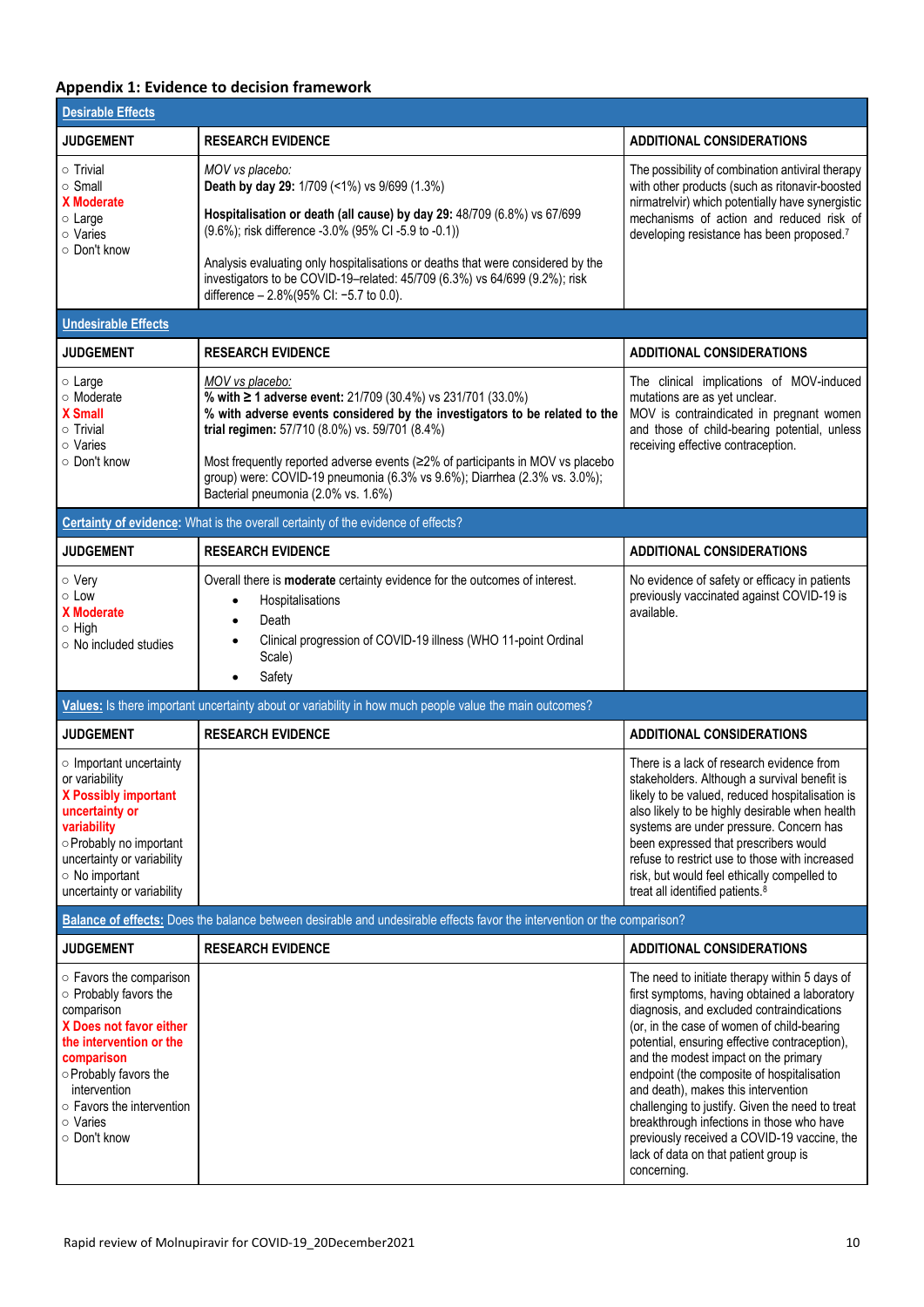| Resources required: How large are the resource requirements (costs)?                                                                                                                                                                                                |                                                                                                                                                                                                                                                                                                                                                                                                                                                                                                                                                                                                                                                                                                           |                                                                                                                                                                                                                                                            |  |  |  |
|---------------------------------------------------------------------------------------------------------------------------------------------------------------------------------------------------------------------------------------------------------------------|-----------------------------------------------------------------------------------------------------------------------------------------------------------------------------------------------------------------------------------------------------------------------------------------------------------------------------------------------------------------------------------------------------------------------------------------------------------------------------------------------------------------------------------------------------------------------------------------------------------------------------------------------------------------------------------------------------------|------------------------------------------------------------------------------------------------------------------------------------------------------------------------------------------------------------------------------------------------------------|--|--|--|
| <b>JUDGEMENT</b>                                                                                                                                                                                                                                                    | <b>RESEARCH EVIDENCE</b>                                                                                                                                                                                                                                                                                                                                                                                                                                                                                                                                                                                                                                                                                  | <b>ADDITIONAL CONSIDERATIONS</b>                                                                                                                                                                                                                           |  |  |  |
| ○ Large costs<br>○ Moderate costs<br>O Negligible costs and<br>savings<br>○ Moderate savings<br>○ Large savings<br>$\circ$ Varies<br><b>X Don't know</b>                                                                                                            | It is unclear when a product will be registered in South Africa and at what price.<br>The affordability of the product could impact equity. A voluntary licensing<br>agreement is in place between MSD and the Medicines Patent Pool (MPP) to<br>facilitate affordable global access (https://medicinespatentpool.org/news-<br>publications-post/mpp-msd-new-licence-announcement-molnupiravir). However,<br>the terms of the licence restrict sale of the generic version(s) to the public sector<br>in South Africa. The eventual price offered to the public sector is expected to be<br>considerably lower than the approximately \$700 per course paid by the United<br>States federal government. 9 |                                                                                                                                                                                                                                                            |  |  |  |
|                                                                                                                                                                                                                                                                     | Cost effectiveness: Does the cost-effectiveness of the intervention favor the intervention or the comparison?                                                                                                                                                                                                                                                                                                                                                                                                                                                                                                                                                                                             |                                                                                                                                                                                                                                                            |  |  |  |
| <b>JUDGEMENT</b>                                                                                                                                                                                                                                                    | <b>RESEARCH EVIDENCE</b>                                                                                                                                                                                                                                                                                                                                                                                                                                                                                                                                                                                                                                                                                  | <b>ADDITIONAL CONSIDERATIONS</b>                                                                                                                                                                                                                           |  |  |  |
| $\circ$ Favors the comparison<br>o Probably favors the<br>comparison<br>○ Does not favor either<br>the<br>intervention or the<br>comparison<br>○ Probably favors the<br>intervention<br>$\circ$ Favors the intervention<br>○ Varies<br><b>X No included studies</b> | No included studies                                                                                                                                                                                                                                                                                                                                                                                                                                                                                                                                                                                                                                                                                       |                                                                                                                                                                                                                                                            |  |  |  |
| <b>Equity:</b> What would be the impact on health equity?                                                                                                                                                                                                           |                                                                                                                                                                                                                                                                                                                                                                                                                                                                                                                                                                                                                                                                                                           |                                                                                                                                                                                                                                                            |  |  |  |
| <b>JUDGEMENT</b>                                                                                                                                                                                                                                                    | <b>RESEARCH EVIDENCE</b>                                                                                                                                                                                                                                                                                                                                                                                                                                                                                                                                                                                                                                                                                  | <b>ADDITIONAL CONSIDERATIONS</b>                                                                                                                                                                                                                           |  |  |  |
| ○ Reduced<br>o Probably reduced<br>o Probably no impact<br>o Probably increased<br>o Increased<br>$\circ$ Varies<br>○ X Don't know                                                                                                                                  | It is unclear when a product will be registered in South Africa and at what price.<br>The affordability of the product could impact equity.                                                                                                                                                                                                                                                                                                                                                                                                                                                                                                                                                               | As the generic version(s) will be restricted to<br>the public sector, the price of the innovator<br>product will be critical to access in the private<br>sector.                                                                                           |  |  |  |
|                                                                                                                                                                                                                                                                     | Acceptability: Is the intervention acceptable to key stakeholders?                                                                                                                                                                                                                                                                                                                                                                                                                                                                                                                                                                                                                                        |                                                                                                                                                                                                                                                            |  |  |  |
| <b>JUDGEMENT</b>                                                                                                                                                                                                                                                    | <b>RESEARCH EVIDENCE</b>                                                                                                                                                                                                                                                                                                                                                                                                                                                                                                                                                                                                                                                                                  | <b>ADDITIONAL CONSIDERATIONS</b>                                                                                                                                                                                                                           |  |  |  |
| $\circ$ No<br>○ Probably no<br><b>X Probably yes</b><br>○ Yes<br>o Varies<br>○ Don't know                                                                                                                                                                           | No research evidence is available                                                                                                                                                                                                                                                                                                                                                                                                                                                                                                                                                                                                                                                                         | Considering the potential benefit, the<br>medicine might be considered acceptable by<br>relevant users and stakeholders. However,<br>pregnancy must be ruled out and access to<br>effective contraception ensured for women of<br>child-bearing potential. |  |  |  |
|                                                                                                                                                                                                                                                                     | Feasibility: Is the intervention feasible to implement?                                                                                                                                                                                                                                                                                                                                                                                                                                                                                                                                                                                                                                                   |                                                                                                                                                                                                                                                            |  |  |  |
| <b>JUDGEMENT</b>                                                                                                                                                                                                                                                    | <b>RESEARCH EVIDENCE</b>                                                                                                                                                                                                                                                                                                                                                                                                                                                                                                                                                                                                                                                                                  | <b>ADDITIONAL CONSIDERATIONS</b>                                                                                                                                                                                                                           |  |  |  |
| ⊙ No<br>○ Probably no<br><b>X Probably yes</b><br>○ Yes<br>$\circ$ Varies<br>○ Don't know                                                                                                                                                                           | No MOV-containing products have yet been registered in South Africa. Generic<br>products will only be available to the public sector, and the prices of both generic<br>and innovator brands in South Africa are as yet unknown. Initiation of therapy within<br>5 days of first symptoms will be challenging, as a laboratory diagnosis is needed,<br>and then prescription by an authorized prescriber who also needs to consider the<br>contraindications and possible need for contraception. Whether use will be justified<br>in vaccinated patients with breakthrough infections is unknown.                                                                                                        |                                                                                                                                                                                                                                                            |  |  |  |

*Version control:*

| <b>Version</b> | Date        | Reviewer(s)     | <b>Recommendation and Rationale</b>                                                             |
|----------------|-------------|-----------------|-------------------------------------------------------------------------------------------------|
| Initial        | 20 December | AG. KC. TK. JN. | Molnupiravir is not recommended. Modestly reduces the risk of hospitalisation or death in       |
|                | 2021        | MR. TL          | adults with mild to moderate COVID-19 (at high-risk for progression to severe COVID-19),        |
|                |             |                 | but feasibility issues includes non-availability of a product locally, not for use in pregnancy |
|                |             |                 | or the unvaccinated and to be initiated within 5 days of definitive diagnosis.                  |